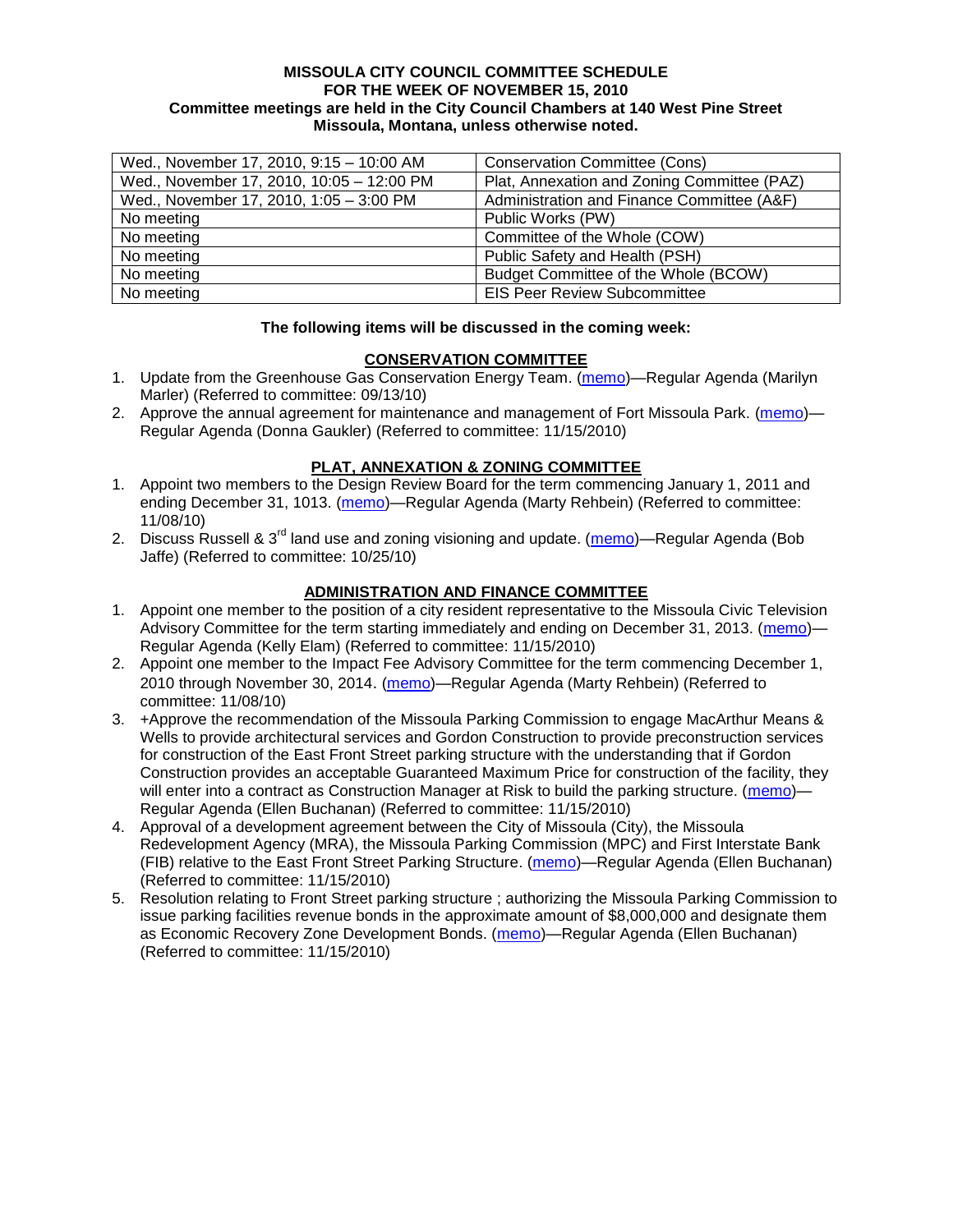#### \*\*\*\*\*\*\*\*\*\*\*\*\*\*\*\*\*\*\*\*\*\*\*\*\*\*\*\*\*\*\*\*\*

#### **The following items have been referred to City Council committees, but the committees will not discuss them in the coming week:**

## **PUBLIC SAFETY AND HEALTH COMMITTEE**

- 1. Fire Department Update Ongoing in Committee (Mike Painter)
- 2. Health Department Update Ongoing in Committee. (Ellen Leahy)
- 3. Police Department Update Ongoing in Committee. (Mark Muir)
- 4. An [ordinance](ftp://ftp.ci.missoula.mt.us/Packets/Council/2008/2008-12-15/2008CatOrdinanceAmendment%5B1%5D.pdf) amending Missoula Municipal Code Chapter 6.09 entitled "Missoula Cat Ordinance" section 6.09.010 through 6.09.090 to amend definitions, to limit the number of cats over the age of four months that a person, family, or household can harbor, keep, or maintain to five and to enact other general amendments. [\(PS&H\)](ftp://ftp.ci.missoula.mt.us/Packets/Council/2008/2008-12-15/081210psh.pdf) (Returned from Council floor: 01/12/09)
- 5. An [ordinance](ftp://ftp.ci.missoula.mt.us/Packets/Council/2008/2008-12-15/DogOrdinance--PSHrevisions.pdf) amending Missoula Municipal Code Title 6 entitled "Animals" generally amending Chapter 6.04 entitled "Animals Running at Large" and Chapter 6.08 entitled "Dogs and Pet Shops," increasing the fee when an animal is impounded and establishing a fee for a boarding kennel license. [\(PS&H\)](ftp://ftp.ci.missoula.mt.us/Packets/Council/2008/2008-12-15/081210psh.pdf) (Returned from Council floor: 01/12/09)
- 6. Review implementation of the Missoula Outdoor Lighting Ordinance [\(memo\)](http://www.ci.missoula.mt.us/DocumentView.aspx?DID=4420).—Regular Agenda (Dave Strohmaier) (Referred to committee: 08/09/10)
- 7. Review City-County animal control staffing needs for fiscal year 2012. [\(memo\)](http://www.ci.missoula.mt.us/DocumentView.aspx?DID=4620)—Regular Agenda (Dave Strohmaier) (Referred to committee: 09/27/2010)

## **CONSERVATION COMMITTEE**

- 1. Information on Trail Projects [\(memo\)](http://www.ci.missoula.mt.us/DocumentView.aspx?DID=4477).—Regular Agenda (Marilyn Marler) (Referred to committee: 08/23/2010)
- 2. Consider amending an ordinance to allow bow hunting on certain lands. [\(memo\)](http://www.ci.missoula.mt.us/DocumentView.aspx?DID=4846)—Regular Agenda (Jackie Corday) (Referred to committee: 10/25/10)
- 3. Discussion on the Knife River Gravel pit property. [\(memo\)](http://www.ci.missoula.mt.us/DocumentView.aspx?DID=4914)—Regular Agenda (Lyn Hellegaard) (Referred to committee: 11/08/10)
- 1. Budget update on aquatics. [\(memo\)](http://www.ci.missoula.mt.us/DocumentView.aspx?DID=4917)—Regular Agenda (Lyn Hellegaard) (Referred to committee: 11/08/10)
- 2. Reorganization of conservation lands advisory committees. [\(memo\)](http://www.ci.missoula.mt.us/DocumentView.aspx?DID=4957)—Regular Agenda (Marilyn Marler) (Referred to committee: 11/08/10)
- 3. Consider a new ordinance that will create a process and criteria for the naming of public parks, trails, open space, and recreation facilities. [\(memo\)](http://www.ci.missoula.mt.us/DocumentView.aspx?DID=4848)—Regular Agenda (Jackie Corday) (Referred to committee: 10/25/10)
- 4. Approve an agreement between the City and Garden City Harvest (GCH) to allow for community gardens on City owned properties that will be identified in the future. [\(memo\)](http://www.ci.missoula.mt.us/DocumentView.aspx?DID=4847)—Regular Agenda (Jackie Corday) (Referred to committee: 10/25/10)

## **PLAT, ANNEXATION & ZONING COMMITTEE**

- 1. Annexation. (see separate list at City Clerk's Office for pending annexations) (Ongoing in Committee)
- 2. Update the Rattlesnake Valley Comprehensive Plan Amendment [\(memo\)](ftp://ftp.ci.missoula.mt.us/Packets/Council/2007/2007-04-02/Referrals/Rattlesnake_Plan_Update_referral.pdf).—Regular Agenda (Dave Strohmaier) (Referred to committee: 04/02/07)
- 3. Request to rezone the property legally described as Lot 3 of Scott Street Lots Subdivision, located in Section 16, T13N, R19W, P.M.M. form D (Industrial) to I-1 (Light Industrial), based on the finding of fact and conclusions of law. (PAZ [05/21/08\)](ftp://ftp.ci.missoula.mt.us/Packets/Council/2008/2008-06-02/080521paz.pdf) (Returned from Council floor: 6/2/08)
- 4. Review cost of planning documents available for public purchase. [\(memo\)](http://www.ci.missoula.mt.us/DocumentView.aspx?DID=4624)—Regular Agenda (Dave Strohmaier) (Referred to committee: 09/27/2010)
- 5. Ongoing discussion of City planning issues with members of the Planning Board.—Regular Agenda (Bob Jaffe) (Referred to committee: 3/20/06)
- 6. Consider a resolution of intention to annex City and UM properties located in the southeastern quadrant of the City and schedule a public hearing in accordance with Montana Code Annotated Part 44 government lands method of annexation. [\(memo\)](http://www.ci.missoula.mt.us/DocumentView.aspx?DID=4845)—Regular Agenda (Carla Krause) (Referred to committee: 10/25/10)
- 7. Appoint two members to the Missoula Consolidated Planning Board for the terms beginning January 1, 2011 and ending on December 31, 2013. [\(memo\)](http://www.ci.missoula.mt.us/DocumentView.aspx?DID=4950)—Regular Agenda (Kelly Elam) (Referred to committee: 11/08/10)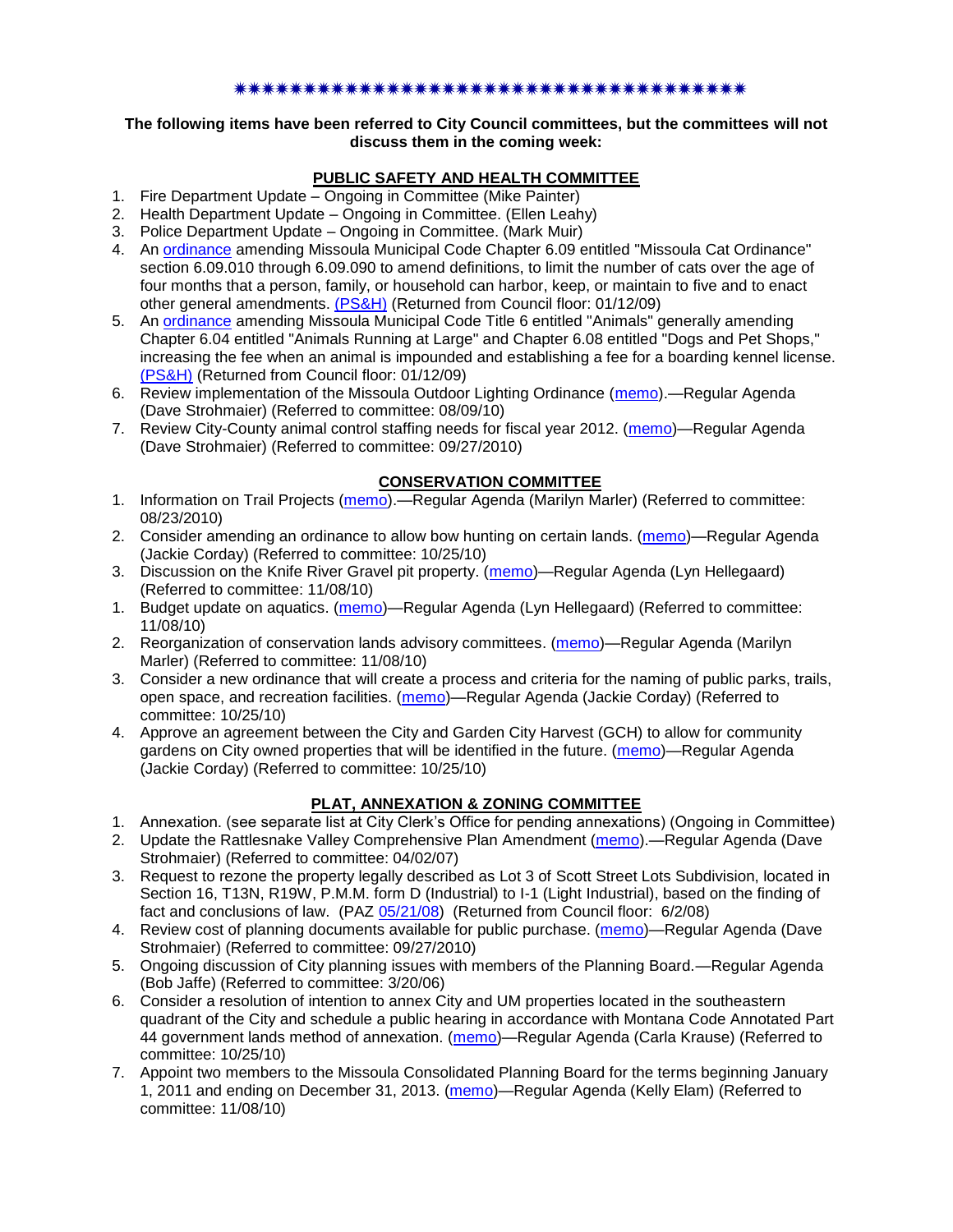8. An informational item regarding the reappointment of Heidi Kendall to the Missoula Consolidated Planning Board for a three-year term commencing January 1, 2011 and ending December 31, 2014. [\(memo\)](http://www.ci.missoula.mt.us/DocumentView.aspx?DID=5043)—Regular Agenda (Mayor Engen) (Referred to committee: 11/15/2010)

## **ADMINISTRATION AND FINANCE COMMITTEE**

- 1. Approve claims. (Ongoing) (Consent Agenda)
- 2. Approve journal vouchers. (Ongoing) (Consent Agenda)
- 3. Approve budget transfers. (Ongoing) (Consent Agenda)
- 4. An ordinance amending the municipal code as it relates to bike licensing. [\(A&F\)](ftp://ftp.ci.missoula.mt.us/Packets/Council/2008/2008-12-15/081210af.pdf) (Returned from council floor: 12/15/08)
- 5. Implications of establishing maintenance districts. [\(memo\)](ftp://ftp.ci.missoula.mt.us/Packets/Council/2009/2009-05-11/Referrals/MaintenanceDistricts.pdf) Regular Agenda (Bob Jaffe) (Referred to committee: 05/11/09)
- 6. Clarify position of council member who also serves on the board of a non-profit agency that has dealings with the city. [\(memo\)](http://www.ci.missoula.mt.us/DocumentView.aspx?DID=1840) – Regular Agenda (Ed Childers) (Referred to committee: 07/20/2009)
- 7. Review the FY 2011-15 capital improvement projects (CIP). [\(memo\)](http://www.ci.missoula.mt.us/DocumentView.aspx?DID=3522) Regular Agenda (Brentt Ramharter) (Referred to committee: 04/19/2010)
- 8. Amend Council rules to change the Council's regular meeting schedule to two meetings per month [\(memo\)](http://www.ci.missoula.mt.us/DocumentView.aspx?DID=4027).—Regular Agenda (Marty Rehbein) (Referred to committee: 06/07/10)
- 9. Discuss the disposition of surplus city property. [\(memo\)](http://www.ci.missoula.mt.us/DocumentView.aspx?DID=4862)—Regular Agenda (John Newman) (Referred to committee: 10/25/10)
- 10. Confirm the reappointment of Mark Muir to the Impact Fee Advisory Committee completing a term commencing December 1, 2010 and ending November 30, 2014. (Returned from Council floor: 11/1/10)
- 11. Amend the FY 2010 budget to appropriate expenditures that were not identified in the original budget. [\(memo\)](http://www.ci.missoula.mt.us/DocumentView.aspx?DID=4883)—Regular Agenda (Brentt Ramharter) (Referred to committee: 11/01/2010)
- 12. Quarterly report by North Missoula Community Development Corporation. [\(memo\)](http://www.ci.missoula.mt.us/DocumentView.aspx?DID=4915)—Regular Agenda (Lyn Hellegaard) (Referred to committee: 11/08/10)
- 13. Discuss outstanding third-party contracts. [\(memo\)](http://www.ci.missoula.mt.us/DocumentView.aspx?DID=4956)—Regular Agenda (Lyn Hellegaard) (Referred to committee: 11/08/10)

## **PUBLIC WORKS COMMITTEE**

- 1. Consider the sizes of grease interceptors for the restaurant industry [\(memo\)](ftp://ftp.ci.missoula.mt.us/Packets/Council/2008/2008-04-21/Referrals/Industrial_waste_restaurants.pdf).—Regular Agenda (Stacy Rye and Bob Jaffe) (Referred to committee: 04/21/08)
- 2. Review infrastructure conditions at the locations of serious and fatal traffic accidents: 2007-2009 [\(memo\)](http://www.ci.missoula.mt.us/DocumentView.aspx?DID=3031).—Regular Agenda (Jason Wiener) (Referred to committee: 01/25/10)
- 3. Resolution to restore vacated Inez Street at South 2<sup>nd</sup> Street to the public trust and public use, and vacate a public access easement that was a condition of the vacation [\(memo\)](http://www.ci.missoula.mt.us/DocumentView.aspx?DID=3573).—Regular Agenda (Carla Krause) (Referred to committee: 04/26/2010)
- 4. T4 America partner support [\(memo\)](http://www.ci.missoula.mt.us/DocumentView.aspx?DID=4452) Regular Agenda (Stacy Rye) (Referred to committee: 08/16/10)
- 5. Use of \$60,000 allocated by FY2011 Budget in Road District #1. [\(memo\)](http://www.ci.missoula.mt.us/DocumentView.aspx?DID=4589)—Regular Agenda (Ed Childers) (Referred to committee: 09/20/2010)
- 6. Ordinance revising requirements relating to sewer connection on sale. [\(memo\)](http://www.ci.missoula.mt.us/DocumentView.aspx?DID=4746)—Regular Agenda (Jason Wiener) (Referred to committee 10/18/2010)
- 7. An [ordinance](http://www.ci.missoula.mt.us/DocumentView.aspx?DID=4348) amending Chapter 15.44 and renaming the chapter from "House Moving" to "Oversize" Loads and House Moving" to include oversize loads and update fees and regulations and an [emergency ordinance](http://www.ci.missoula.mt.us/DocumentView.aspx?DID=4409) amending Chapter 15.44 and renaming the chapter from "House Moving" to "Oversize Loads and House Moving" and amending Chapter 5.70 "House Moving" to include oversize loads and update fees and regulations, enacted as an emergency ordinance in order to have terms and conditions clearly established prior to the commencement of the Kearl Module Transportation project, which will move a large number of oversize loads through Missoula.(Committee Working Draft 10/13/2010) [\(Memo\)](http://www.ci.missoula.mt.us/DocumentView.aspx?DID=4362) [\(PW\)](http://www.ci.missoula.mt.us/Archive.aspx?ADID=2800)
- 8. Presentation from Public Works staff regarding proposed process for finding contractors and awarding bids for reconstruction of Russell Street. [\(memo\)](http://www.ci.missoula.mt.us/DocumentView.aspx?DID=5042)—Regular Agenda (Bob Jaffe) (Referred to committee: 11/15/2010)

## **COMMITTEE OF THE WHOLE**

1. Mayor's Update – Ongoing in Committee. (Mayor Engen)